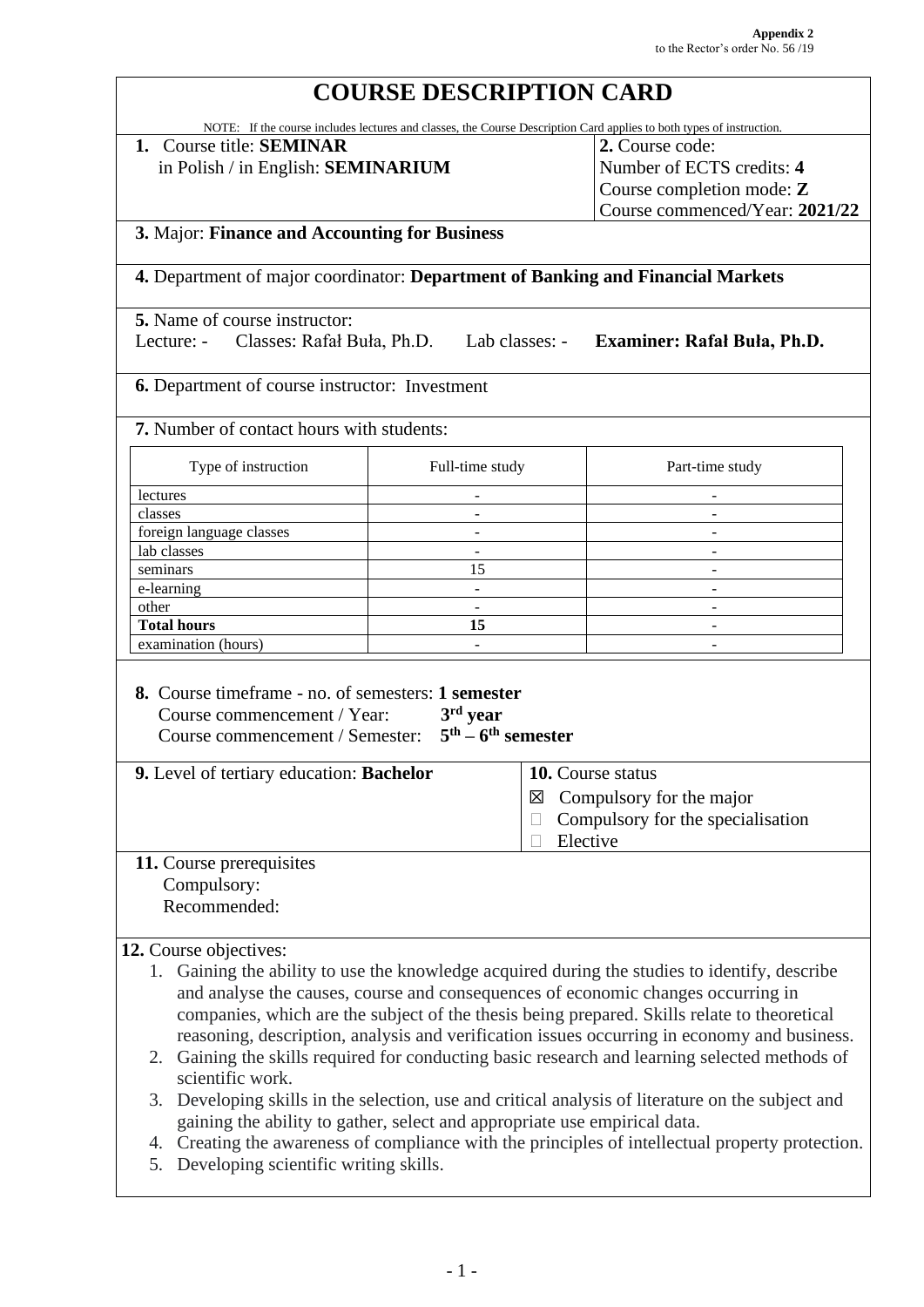## **13.** Teaching and learning methods:

| No. | Teaching methods | Description                                                                                                                                | Number of hours |                 |  |
|-----|------------------|--------------------------------------------------------------------------------------------------------------------------------------------|-----------------|-----------------|--|
|     |                  |                                                                                                                                            | Full-time study | Part-time study |  |
|     | Discussion       | Discussion on written sections of the<br>bachelor thesis, obtained theoretical<br>results and directions of further empirical<br>research. | 12              |                 |  |
|     | Presentation     | Presenting theoretical sections of<br>bachelor thesis.                                                                                     |                 |                 |  |
|     | Total            |                                                                                                                                            |                 | AN:             |  |

#### **A.** Direct student-instructor contact:

## **B.** Self-study:

| No.              |                      |                                      | Number of hours |                 |
|------------------|----------------------|--------------------------------------|-----------------|-----------------|
| Learning methods |                      | Description                          | Full-time study | Part-time study |
|                  | Lectures'            | Analysing notes on how to write      |                 |                 |
|                  | presentations and    | bachelor thesis.                     |                 |                 |
|                  | class notes analysis |                                      |                 |                 |
| 2.               | Individual computer- | Individual work focus on writing the | 53              |                 |
|                  | assisted learning    | bachelor thesis                      |                 |                 |
| 3.               | Textbook and         | Individual work for improving the    | 30              |                 |
|                  | handbook studying    | knowledge concerning problems        |                 |                 |
|                  |                      | discussed in bachelor thesis.        |                 |                 |
|                  |                      | 85<br>BS                             | BN:             |                 |

 $Total AS+BS = 100$  Total  $AN+BN =$ Examination  $(E) = 0$  Examination  $(E) = 0$ Total  $AS+BS+E= 100$  Total  $AN+BN+E=$ 

**14.** Keywords: emotional intelligence, business communication, verbal and non-verbal communication, strategic thinking, self-development

 **15.** Course content:

- 1. Substantive and formal rules for the preparation of the bachelor thesis.
- 2. Consultation during the writing of the theoretical part of the bachelor thesis.
- 3. Consultations during the preparation of the empirical part discussion of the direction and scope of the research.
- 4. Presentation of the achieved results of theoretical research.

#### **16.** Course learning outcomes as related to the learning outcomes of the major and methods for assessing student attainment

| Intended learning<br>outcomes of the<br>major / Symbols | Intended learning outcomes of the course                                                                                                                                                                                        | Methods for<br>assessing student<br>learning outcomes | Documentation                |
|---------------------------------------------------------|---------------------------------------------------------------------------------------------------------------------------------------------------------------------------------------------------------------------------------|-------------------------------------------------------|------------------------------|
|                                                         | Knowledge                                                                                                                                                                                                                       |                                                       |                              |
| FAB1_K01#                                               | A student has obtained the knowledge on the facts,<br>phenomena, and processes influencing companies and<br>methods used for data analysis, including the statistic<br>ones, that are needed for preparing the bachelor thesis. | The assessment of<br>bachelor thesis'<br>chapters.    | Bachelor<br>thesis' chapters |
| FAB1_K03#                                               | A student knows the primary terms and rules<br>concerning the intellectual property protection and can<br>apply them during preparing the bachelor thesis.                                                                      | The assessment of<br>bachelor thesis'<br>chapters.    | Bachelor<br>thesis' chapters |